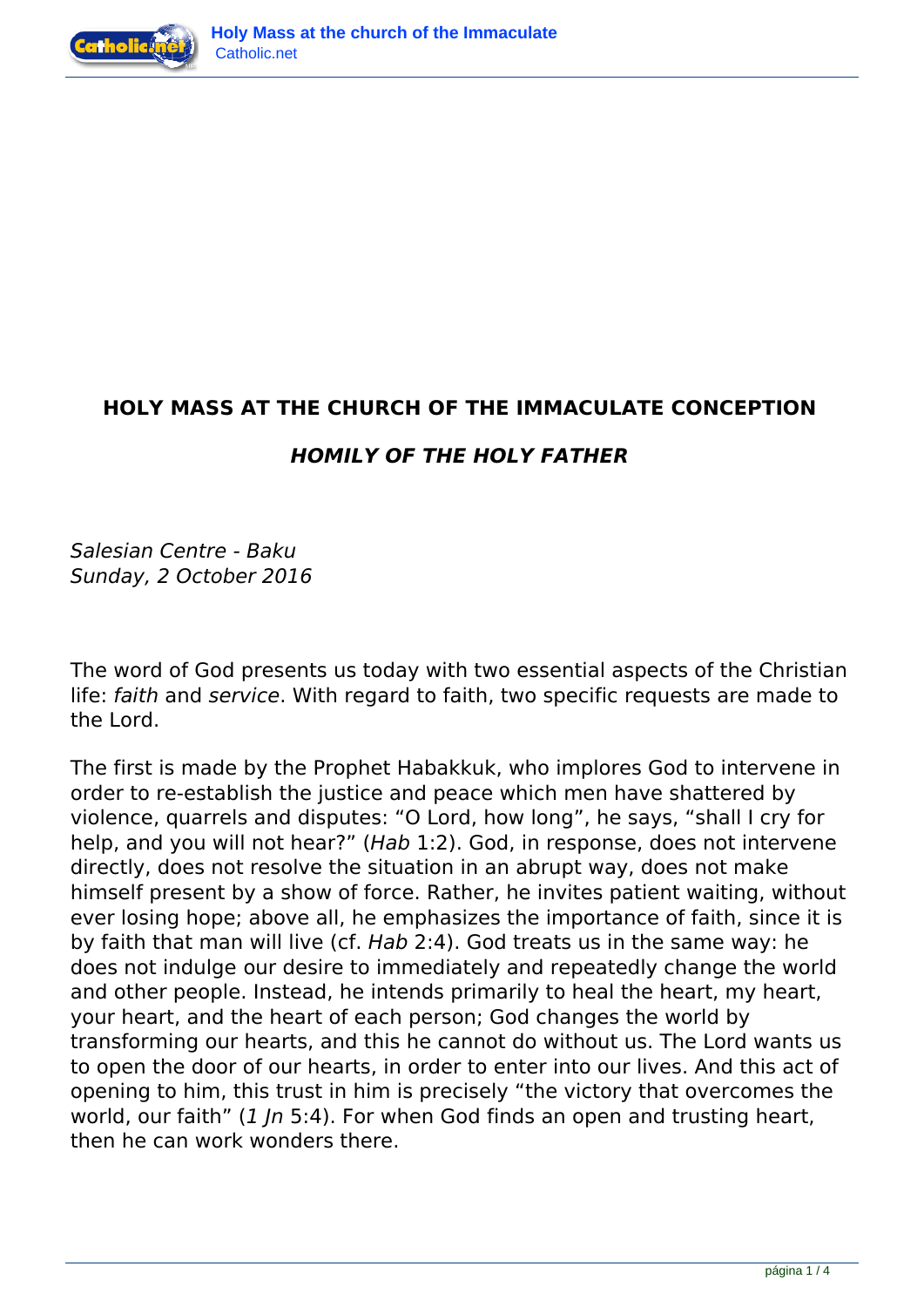

But to have faith, a lively faith, is not easy; and so we pass to the second request, which the Apostles bring to the Lord in the Gospel: "Increase our faith!" (*Lk* 17:6). It is a good question, a prayer which we too can direct to the Lord each day. But the divine response is surprising and here too turns the question around: "If you had faith…". It is the Lord who asks us to have faith. Because faith, which is always God's gift and always to be asked for, must be nurtured by us. It is no magic power which comes down from heaven, it is not a "talent" which is given once and for all, not a special force for solving life's problems. A faith useful for satisfying our needs would be a selfish one, centred entirely on ourselves. Faith must not be confused with well-being or feeling well, with having consolation in our heart that gives us inner peace. Faith is the golden thread which binds us to the Lord, the pure joy of being with him, united to him; it is a gift that lasts our whole life, but bears fruit only if we play our part.

And what is our part? Jesus helps us understand that it consists of *service*. In the Gospel, immediately following his words on the power of faith, Jesus speaks of service. Faith and service cannot be separated; on the contrary, they are intimately linked, interwoven with each other. In order to explain this, I would like to take an image very familiar to you, that of a beautiful carpet. Your carpets are true works of art and have an ancient heritage. The Christian life that each of you has, also comes from afar. It is a gift we received in the Church which comes from the heart of God our Father, who wishes to make each of us a masterpiece of creation and of history. Every carpet, and you know this well, must be made according to a weft and a warp; only with this form can the carpet be harmoniously woven. So too in the Christian life: every day it must be woven patiently, intertwining a precise weft and warp: the *weft of faith* and the *warp of service*. When faith is interwoven with service, the heart remains open and youthful, and it expands in the process of doing good. Thus faith, as Jesus tells us in the Gospel, becomes powerful and accomplishes marvellous deeds. If faith follows this path, it matures and grows in strength, but only when it is joined to service.

But what is service? We might think that it consists only in being faithful to our duties or carrying out some good action. Yet for Jesus it is much more. In today's Gospel, and in very firm and radical terms, he asks us for complete availability, a life offered in complete openness, free of calculation and gain. Why is Jesus so exacting? Because he loved us in this way, making himself our servant "to the end" (*Jn* 13:1), coming "to serve, and to give his life" (*Mk* 10:45). And this takes place again every time we celebrate the Eucharist: the Lord comes among us, and as much as we intend to serve him and love him, it is always he who precedes us, serving us and loving us more than we can imagine or deserve. He gives us his very own life. He invites us to imitate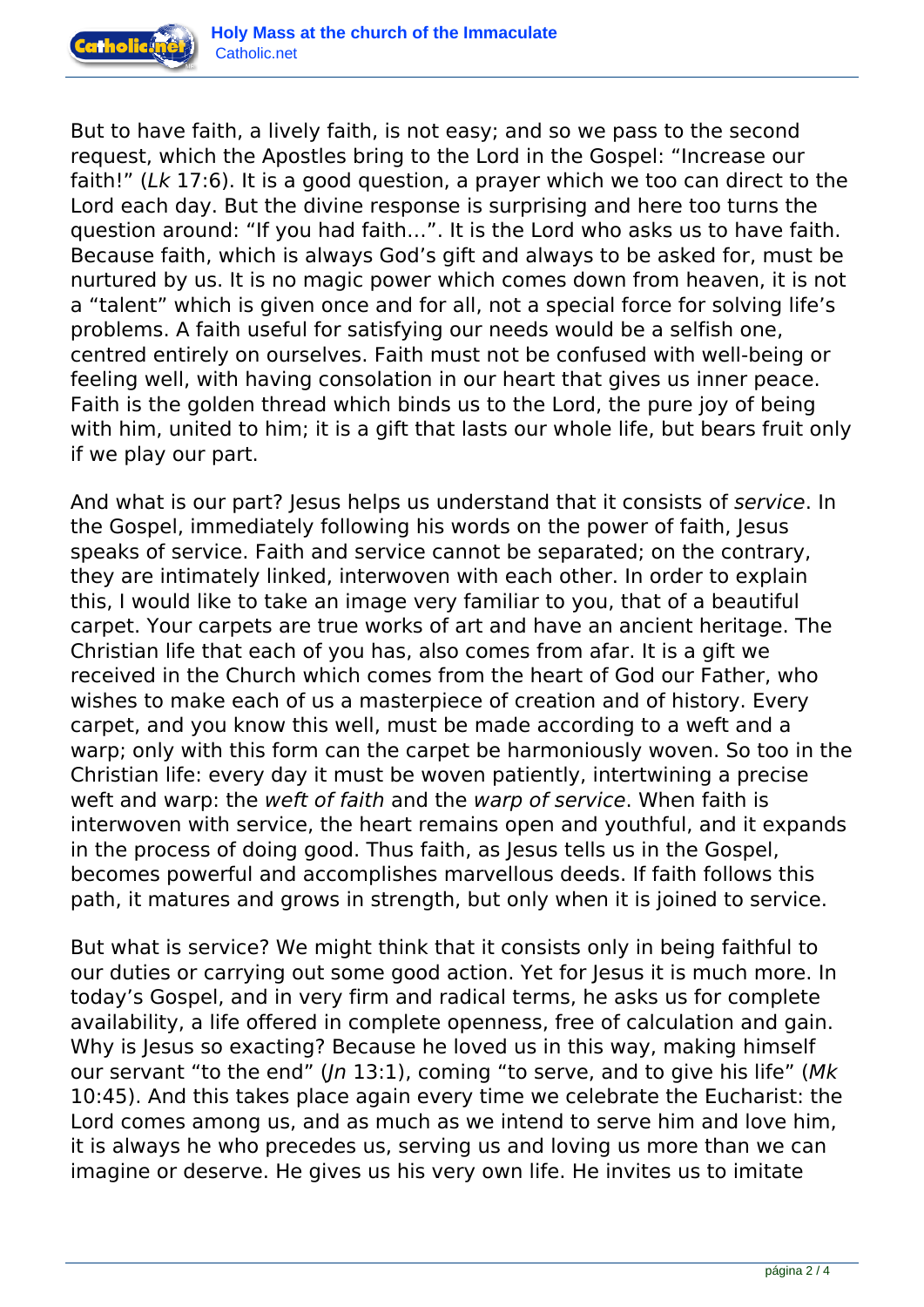

him, saying: "If anyone serves me, he must follow me" (*Jn* 12:26).

And so, we are not called to serve merely in order to receive a reward, but rather to imitate God, who made himself a servant for our love. Nor are we called to serve only now and again, but to *live in serving*. Service is thus a way of life; indeed it recapitulates the entire Christian way of life: serving God in adoration and prayer; being open and available; loving our neighbour with practical deeds; passionately working for the common good.

For Christians too, there are no shortage of *temptations* which lead us away from the path of service and end up by rendering life useless. Where there is no service, life is useless. Here too we can identify two forms. One is that of *allowing our hearts to grow lukewarm*. A lukewarm heart becomes selfabsorbed in lazy living and it stifles the fire of love. The lukewarm person lives to satisfy his or her own convenience, which is never enough, and in that way is never satisfied; gradually such a Christian ends up being content with a mediocre life. The lukewarm person allocates to God and others a "percentage" of their time and their own heart, never spending too much, but rather always trying to economize. And so, he or she can lose the zest for life: rather like a cup of truly fine tea, which is unbearable to taste when it gets cold. I am sure, however, that when you look to the example of those who have gone before you in faith, you will not let your hearts become lukewarm. The whole Church, in showing you special affection, looks to you and offers you encouragement: you are a little flock that is so precious in God's eyes.

There is a second temptation, which we can fall into not so much because we are passive, but because we are "overactive": the one of *thinking like masters*, of giving oneself only in order to gain something or become someone. In such cases service becomes a means and not an end, because the end has become prestige; and then comes power, the desire to be great. "It shall not be so among you", Jesus reminds all of us, "but whoever would be great among you must be your servant" (*Mt* 20:26). This is the way the Church grows and is adorned. Returning to our image of the carpet, and applying it to your fine community: each of you is like a magnificent silk thread. Only if you are woven together, however, will the different threads form a beautiful composition; on their own, they are of no use. Stay united always, living humbly in charity and joy; the Lord, who creates harmony from differences, will protect you.

May we be aided by the intercession of the Immaculate Virgin Mary and by the saints, especially Saint Teresa of Calcutta, the fruits of whose faith and service are in your midst. Let us recall some of her noble words to summarize today's message: "The fruit of faith is love. The fruit of love is service. The